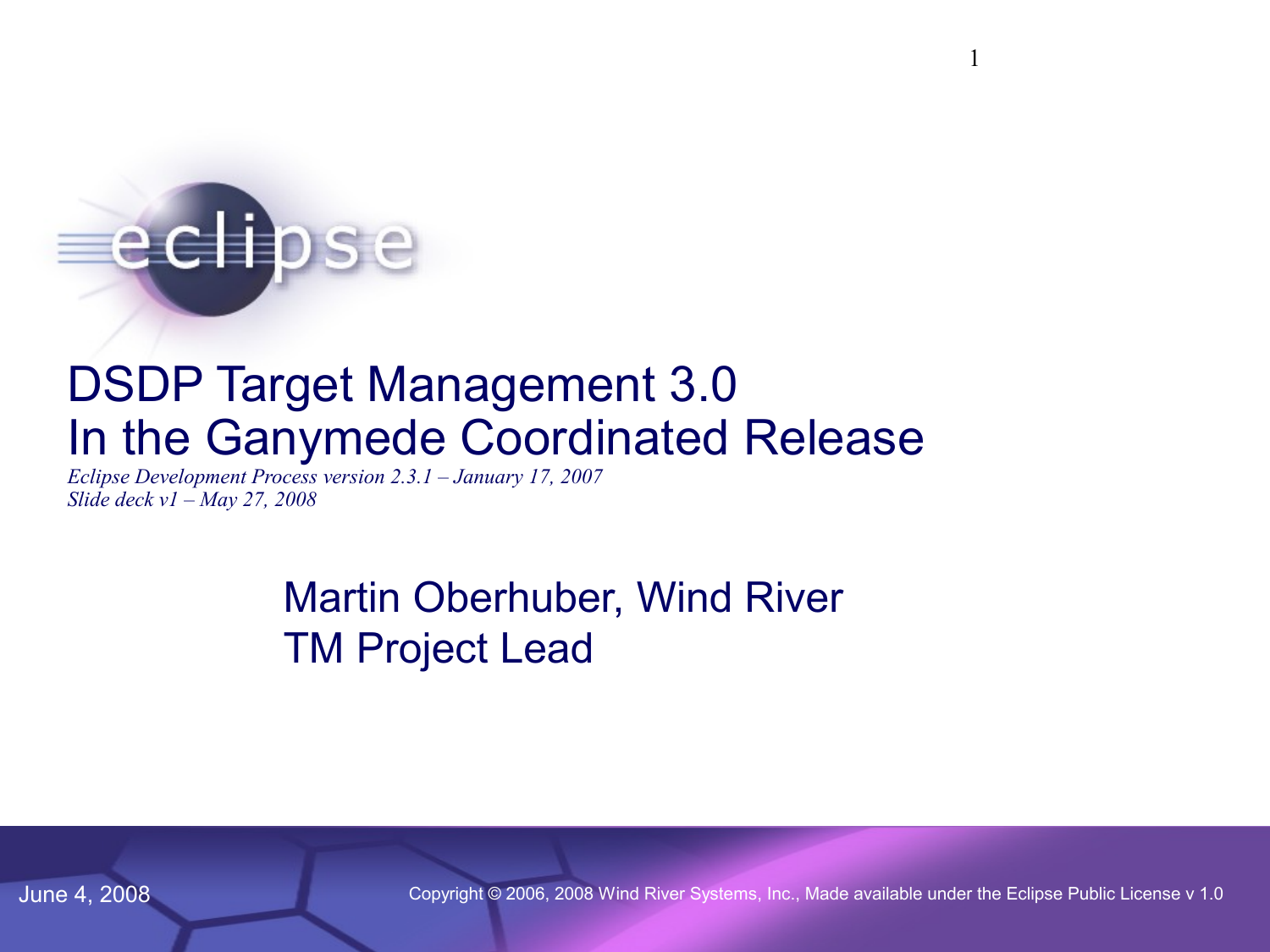# *Spotlight Talking Points*



- **TM 3.0 New Features** 
	- Target Communication Protocol Framework (TCF) (contributed)
	- Windows CE RAPI wrappers and RSE Subsystems (contributed)
	- **RSE Terminal Integration (contributed)**
	- **RSE User Actions and Compile Commands**
- **API Quality:** 
	- Extensive use of API Tooling to get rid of API Leakage and document usage restrictions; continued API Review, documentation, refactoring; many Unit tests added.
- **End-of-Life issues:** 
	- Some API Refactoring (IFileService), but no EOL'd APIs or components in 3.0
- **IP Clearance and Licenses:** 
	- All licenses and about files are in place as per the Eclipse Development Process, the Due Diligence Process was followed for all contributions.
- **EXECOMMUNITY AND COMMITTER DIVERSITY:** 
	- 11 committers (5 WindRiver, 4 IBM, 1 ProSyst, 1 private) was 8 in 2.0
	- 2 former committers, 1 GSoC project, 23 additional contributors was 5 in 2.0
	- Commercial adoption by at least 13 companies. Involvement with other Eclipse projects (Platform/Team, ECF, CDT, Orbit, EPP, PDT, Babel).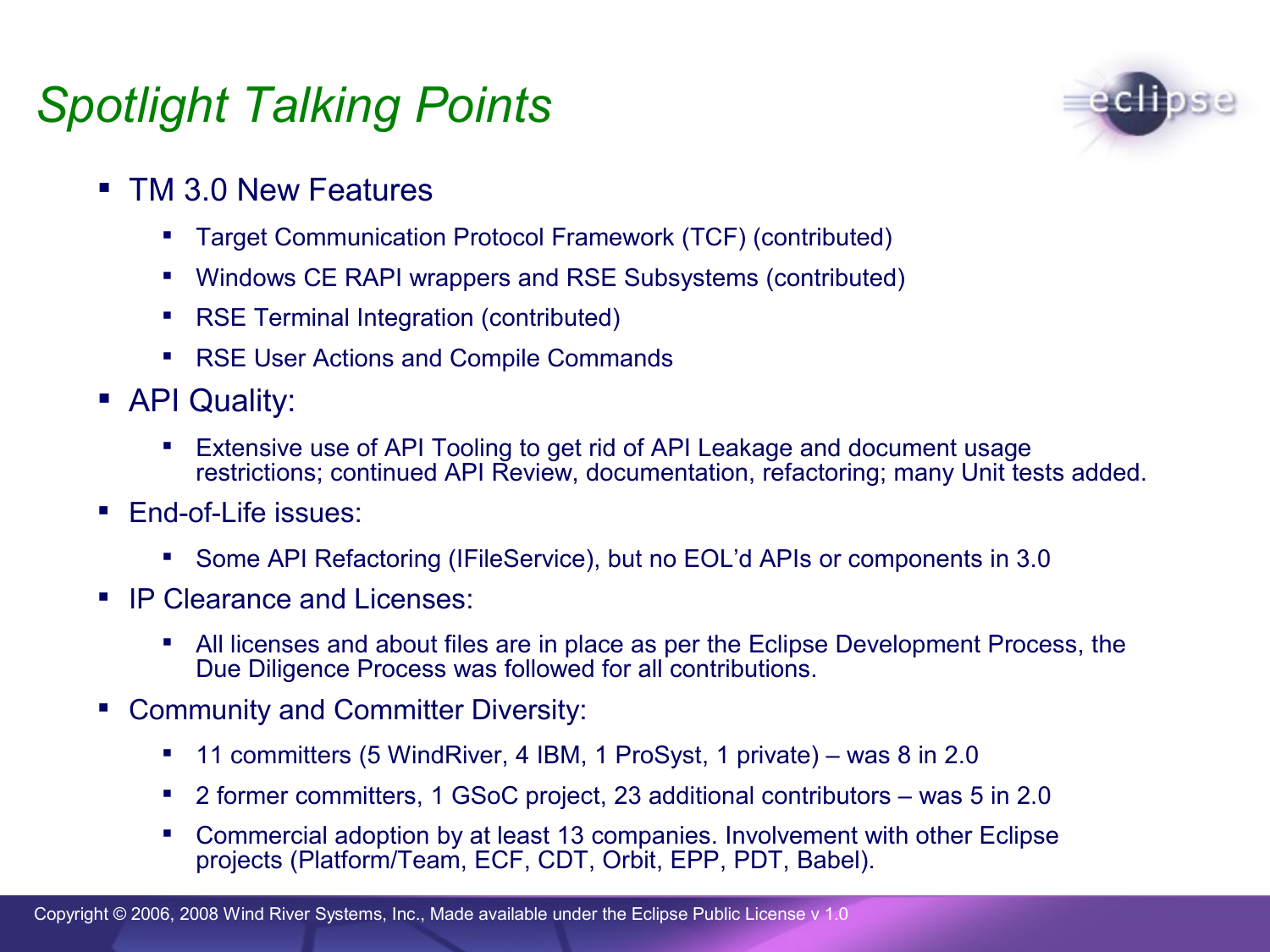# *DSDP Target Management – Introduction*



- Major project milestones
	- Project Created June 2, 2005
	- $\textsf{RSE} 1.0 \textsf{Nov} 12, 2006$
	- TM 2.0 June 26, 2007
- Continuing to expand community
	- EclipseCon tutorials 2007, 2008
	- Strong growth in number of contributors (+19) and committers (+5)
	- Well recognized in the Eclipse Ecosystem, part of the JEE package
	- Commercial adoption by at least 13 companies
- TM 3.0 project size
	- RSE: 346 kLOC + TCF: 97 kLOC (R2.0: 290k, R1.0: 242k)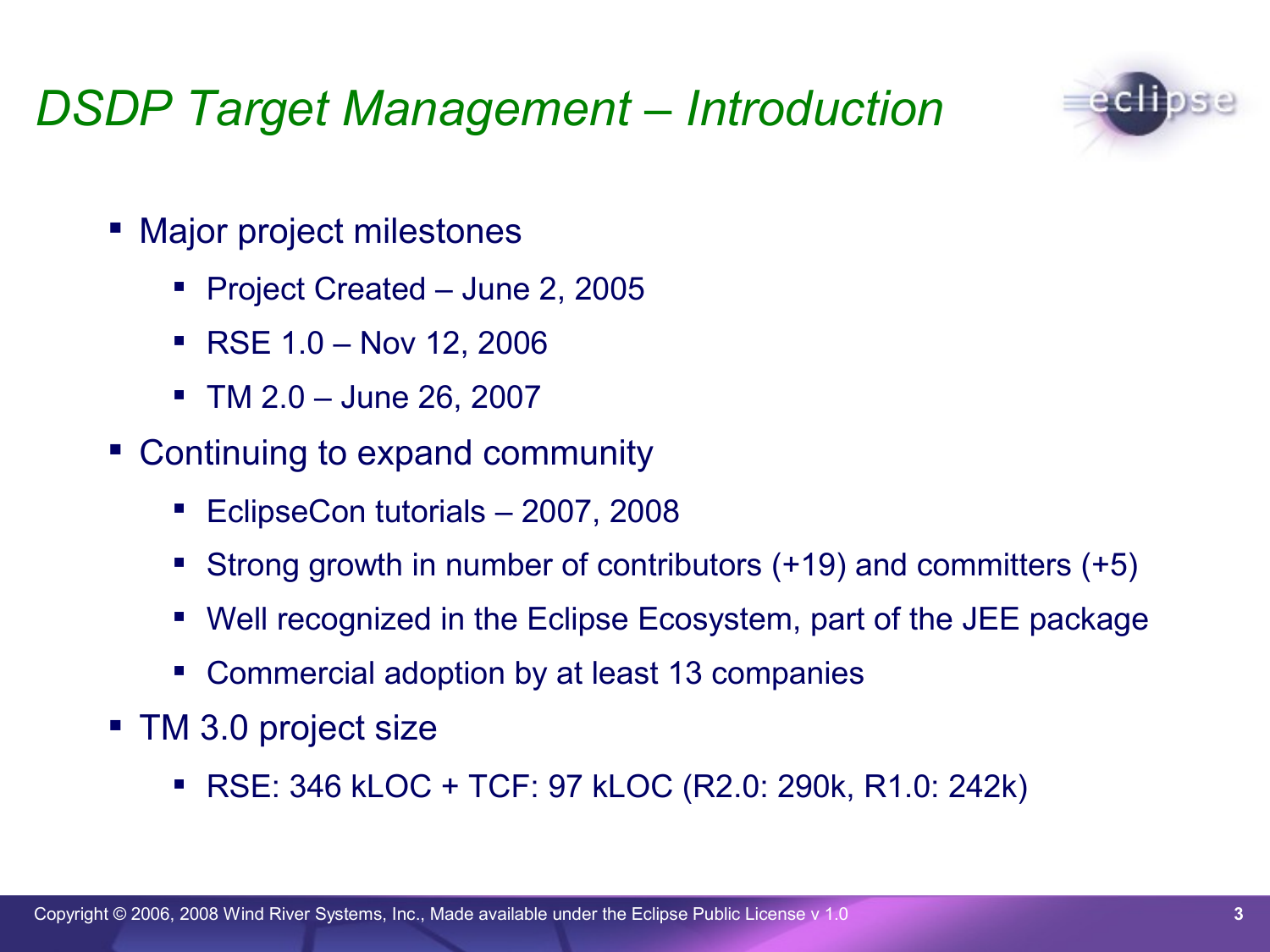# *Target Management vs. RSE*



"Data models and frameworks to configure and manage remote systems, their connections, and their services".

- **org.eclipse.tm.core**: Core Components (few dependencies)
	- **Terminal Widget and View**
	- RAPI wrappers, Jakarta Commons/Net 3<sup>rd</sup> party library
	- Discovery Framework and Zeroconf impl (needs EMF)
- **Target Communication Framework (TCF, Incubating):** Extensible protocol framework for development-time tooling
- **org.eclipse.tm.rse**: A consistent framework and UI for accessing remote compute resources from Eclipse.
- Remote System Explorer (RSE) integrates core components. **TM is the "project", RSE is the "product"**.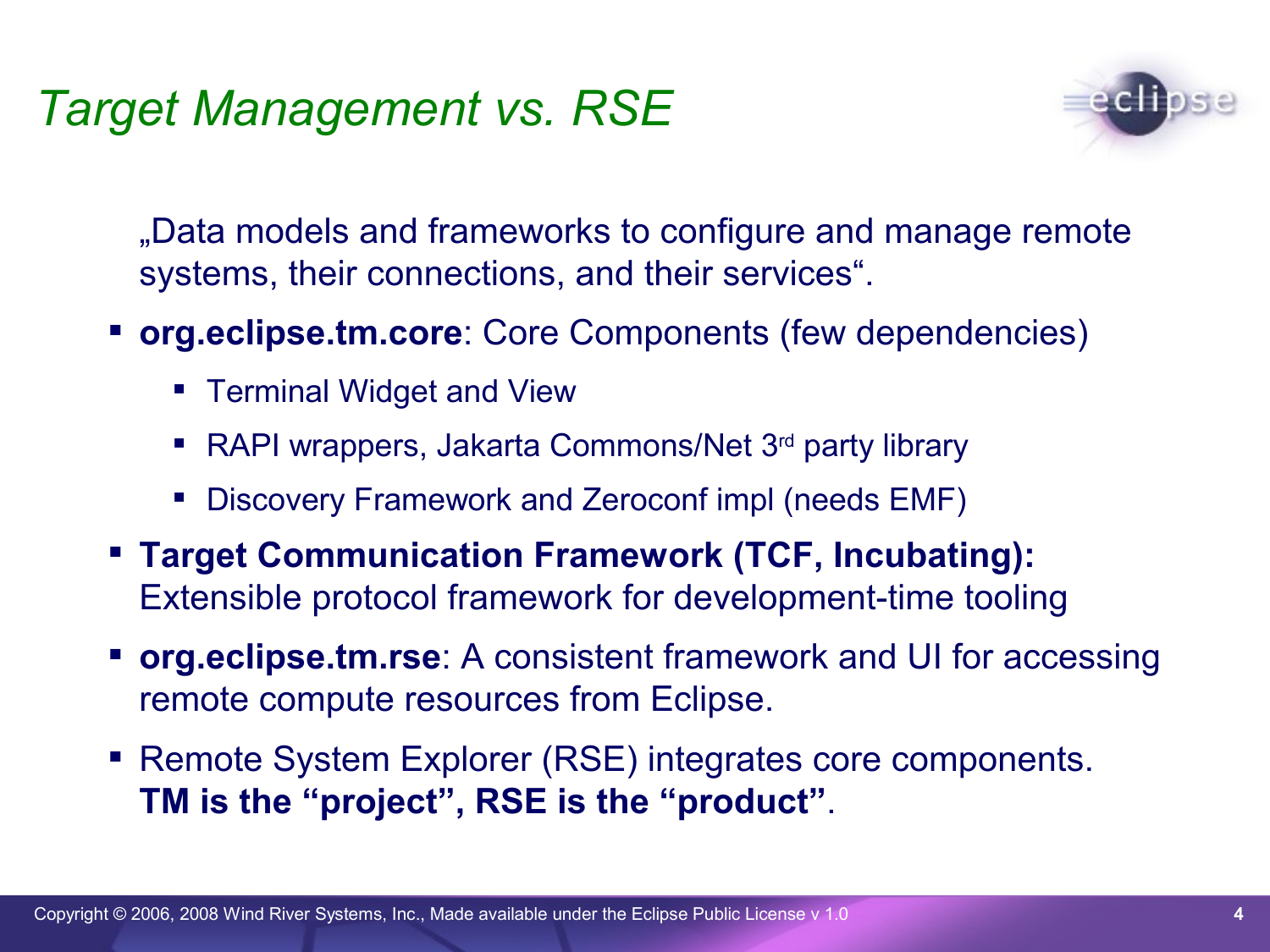# *TM 3.0 New Features*

■ 3.0 Plan available at

http://www.eclipse.org/projects/project-plan.php?projectid=dsdp.tm

- **New Features** 
	- Target Communication Protocol Framework (TCF Incubating)
	- Windows CE RAPI Wrappers and RSE Subsystems
	- RSE Terminal Integration
	- **RSE User Actions and Compile Commands**
	- RSE Import/Export of Connections and Profiles
	- Improved Lazy Loading, reduced plugin activation, componentization
- Focus on API review and cleanup:
	- Use API Tooling to avoid API leakage and document intended API usage
	- Improve UI/Non-UI splitting, API/Non-API splitting
	- Increase Unit Test Coverage
- Exact descriptions of changes and migration docs available from each milestone's build notes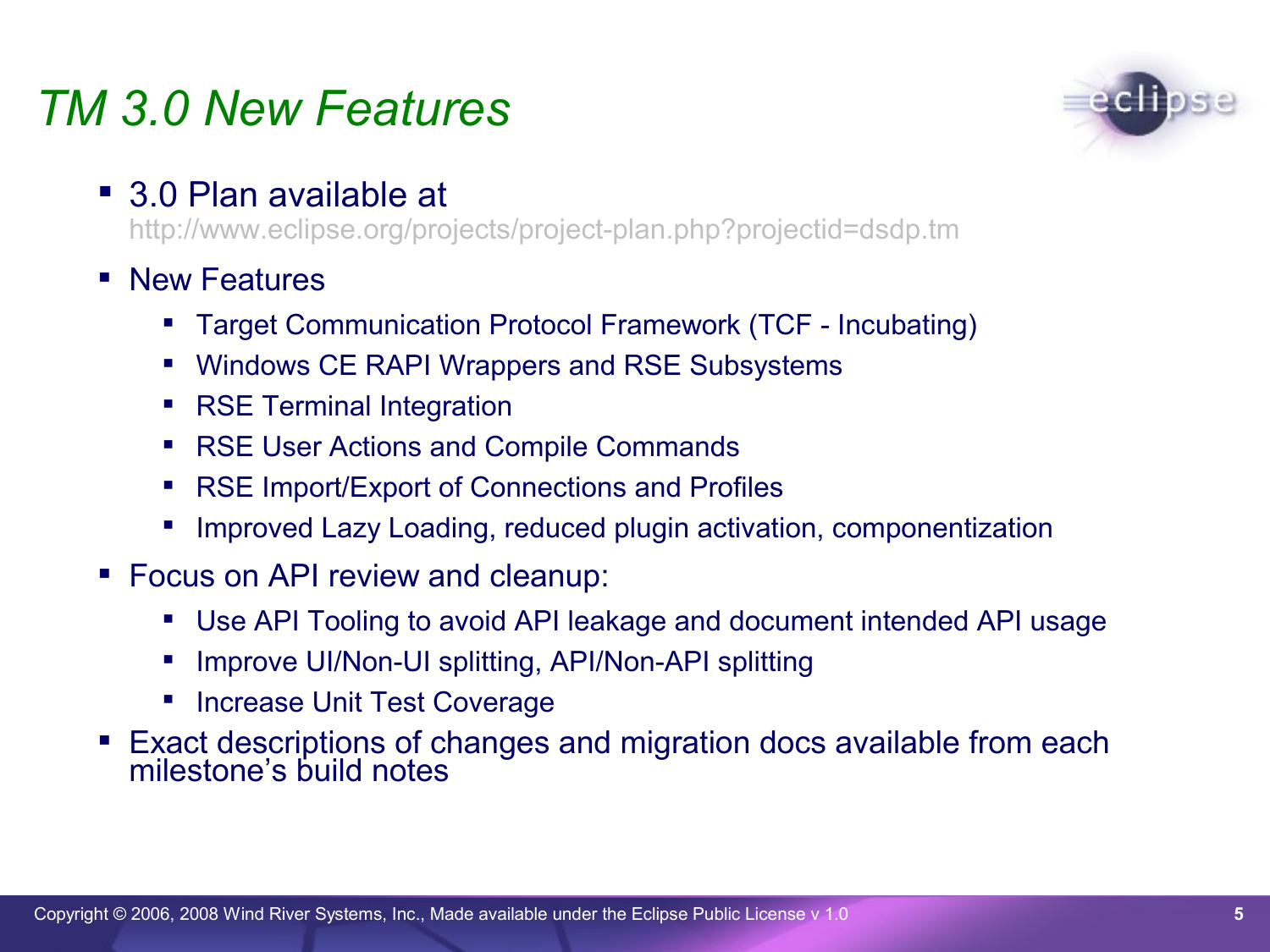# *Non-code aspects*



- User documentation and tutorials
	- [http://dsdp.eclipse.org/help/latest/](http://www.eclipse.org/dsdp/tm/development/tm_project_plan_2_0.html)
	- Automatically updated from nightly builds
- **ISV** documentation and tutorials
	- **Includes Javadoc, Architectural overview and 3 tutorials**
	- EclipseCon Tutorials with code, Webinar, Wiki-based FAQ
	- Elaborate New&Noteworthy / Build Notes with each Milestone
- Working Example Code
	- Adding a custom subsystem, Adding a custom service, Adding a remote popup menu action, Adding a remote Preference page
- Externalization and Accessibility guidelines followed, Localization by IBM as well as the Babel project
- **Publications and Conference talks as part of DSDP**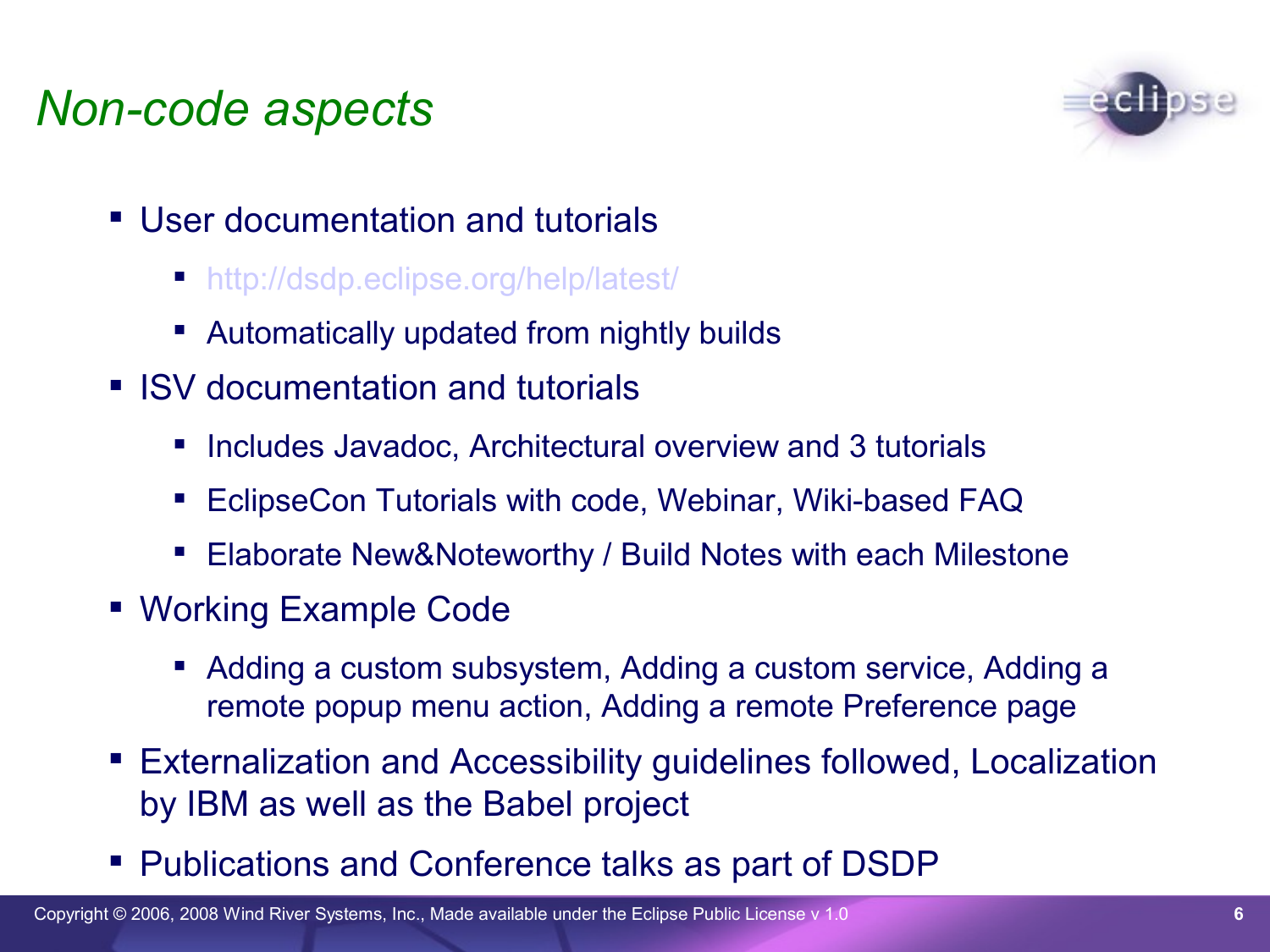## *API: 3.0 Status*



- During the 3.0 cycle, Eclipse API Tooling was used to ensure
	- **Proper split of API and non-API without API Leakage**
	- **Proper version numbering, documentation and @since tags**
	- **Proper documentation of intended API usage**
	- Without examples & tests: 935 API types / 1476 non-API (2.0: 828 API, 986 non-API)
- Some breaking API refactorings (e.g. IFileService), but no loss of functionality
- RSE Core Model Subsystem / Services / Filters API
	- 5 clients in RSE, plus 2 examples
	- Additional commercial clients at Wind River and IBM
	- Full Javadoc, architectural overview, tutorials, examples
	- **Some automated Unit tests**
- Dstore Miners API
	- 4 clients in RSE, additional commercial clients at IBM
	- **Full Javadoc, architectural overview**
	- **Currently no Unit tests**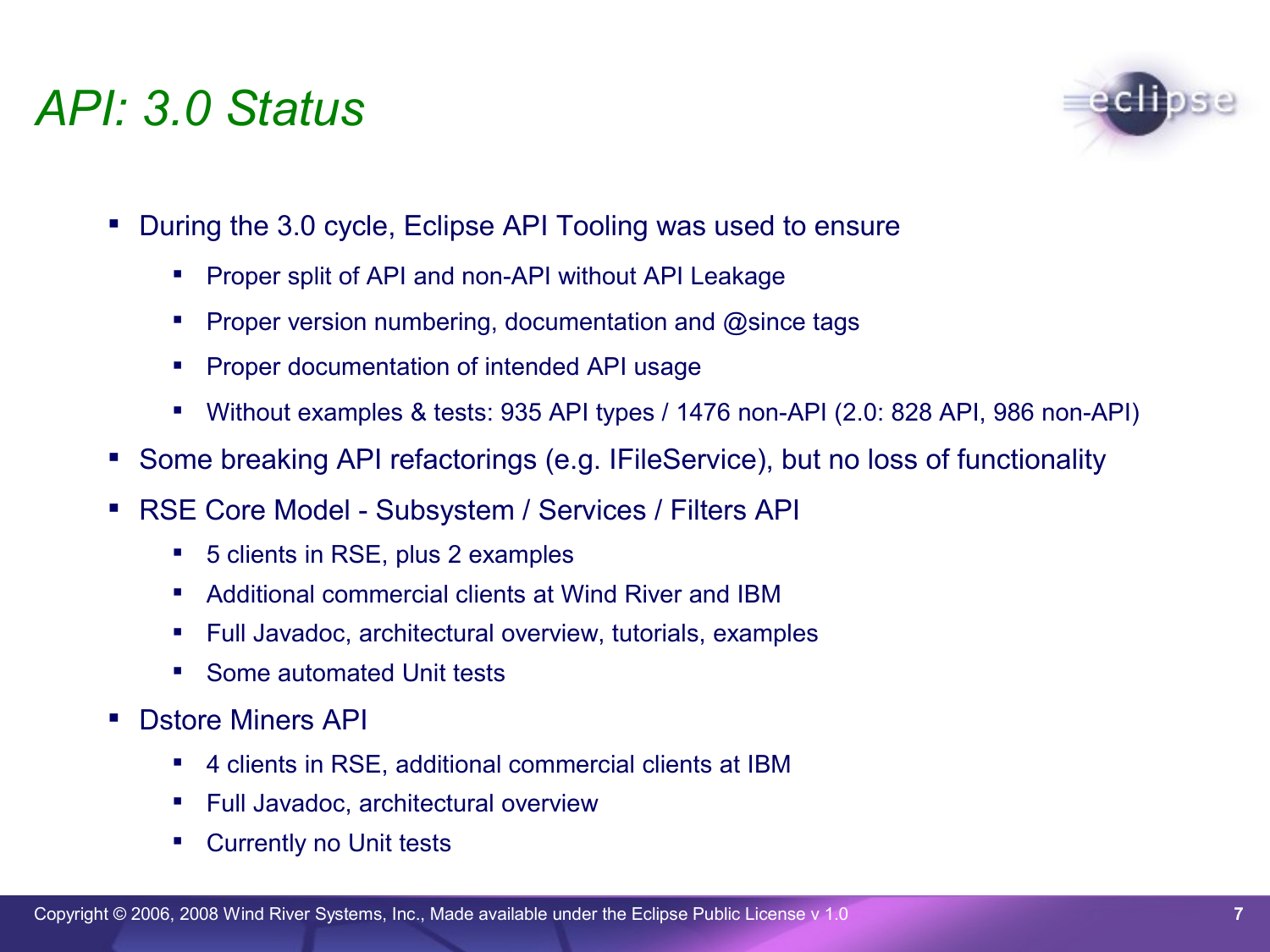# *API: 3.0 Status (cont.)*



- UI Extensions and API
	- Widgets, menus and pages for remote, similar to Eclipse Platform
	- Several internal and commercial clients
	- **Full Javadoc, tutorial and examples**
	- Manual Test Plans, No Unit Tests
- **Persistence Providers** 
	- 3 clients in RSE (PropertyFileProvieder, MetadataPropertyFileProvider, SerializingProvider)
	- Javadoc
	- No Unit Tests
- **Previous RSE 2.0 release is not source or binary compatible** 
	- Migration docs exist on each [api] Bugzilla item, and in the build notes: will be consolidated into a single Migration doc for the final release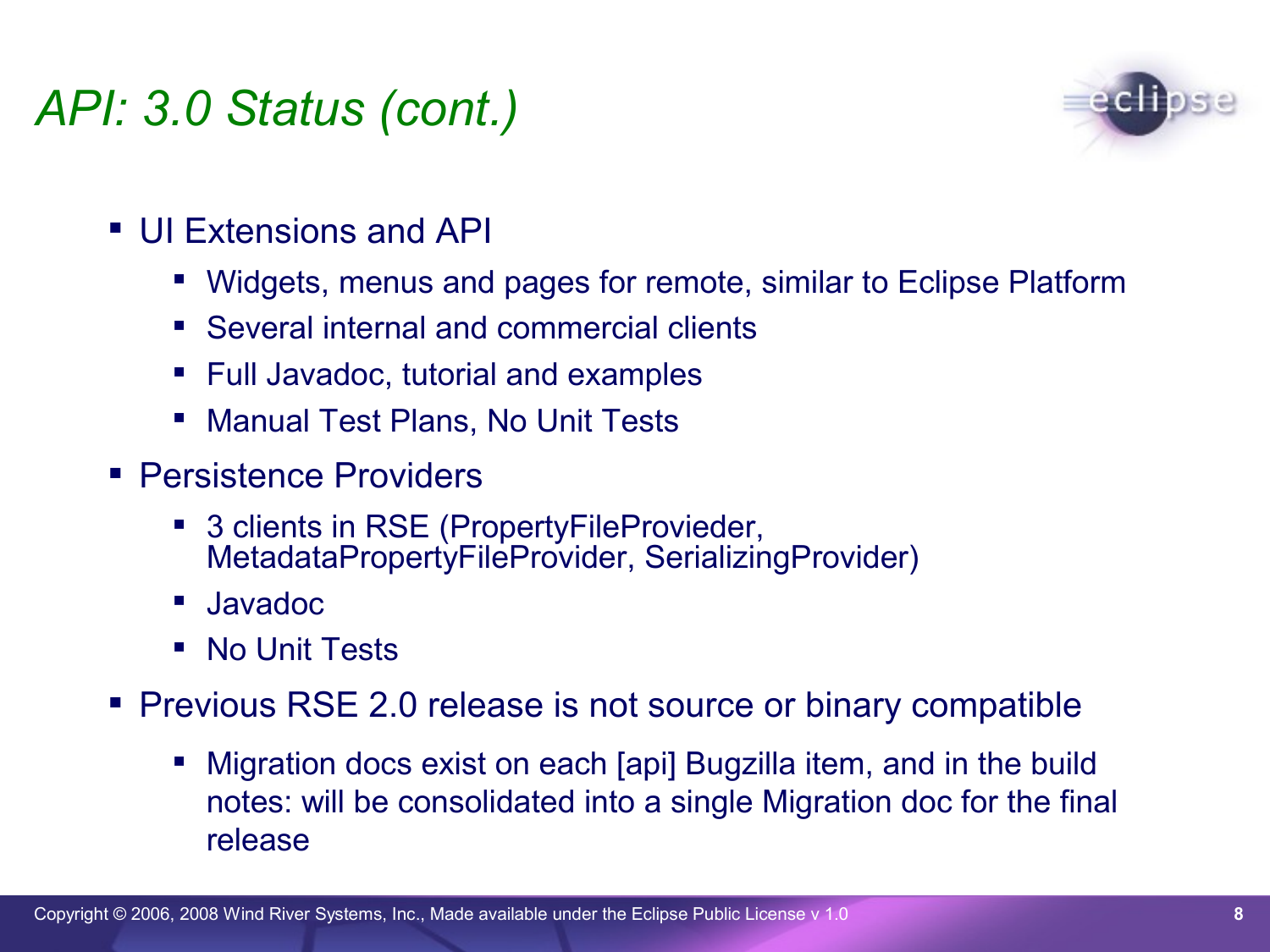# *Tool Usability*



- Seamless access to remote files
	- Edit, Compare, search and move remote files as if they were local
	- **Browse remote archives as virtual filesystem**
	- Optimized for minimal data transfer (as opposed to EFS)
	- **Popular with remote Web page and PHP editing**
	- New: User Actions and Compile Commands
- Shell and Processes subsystems out of the box, generic framework for vendor-specific subsystems (e.g. Symbian VNClike phone browser)
- Lightweight embeddable Terminal widget
- DNS-SD Service Discovery usable standalone or integrated
- **CDT Remote Launch Integration**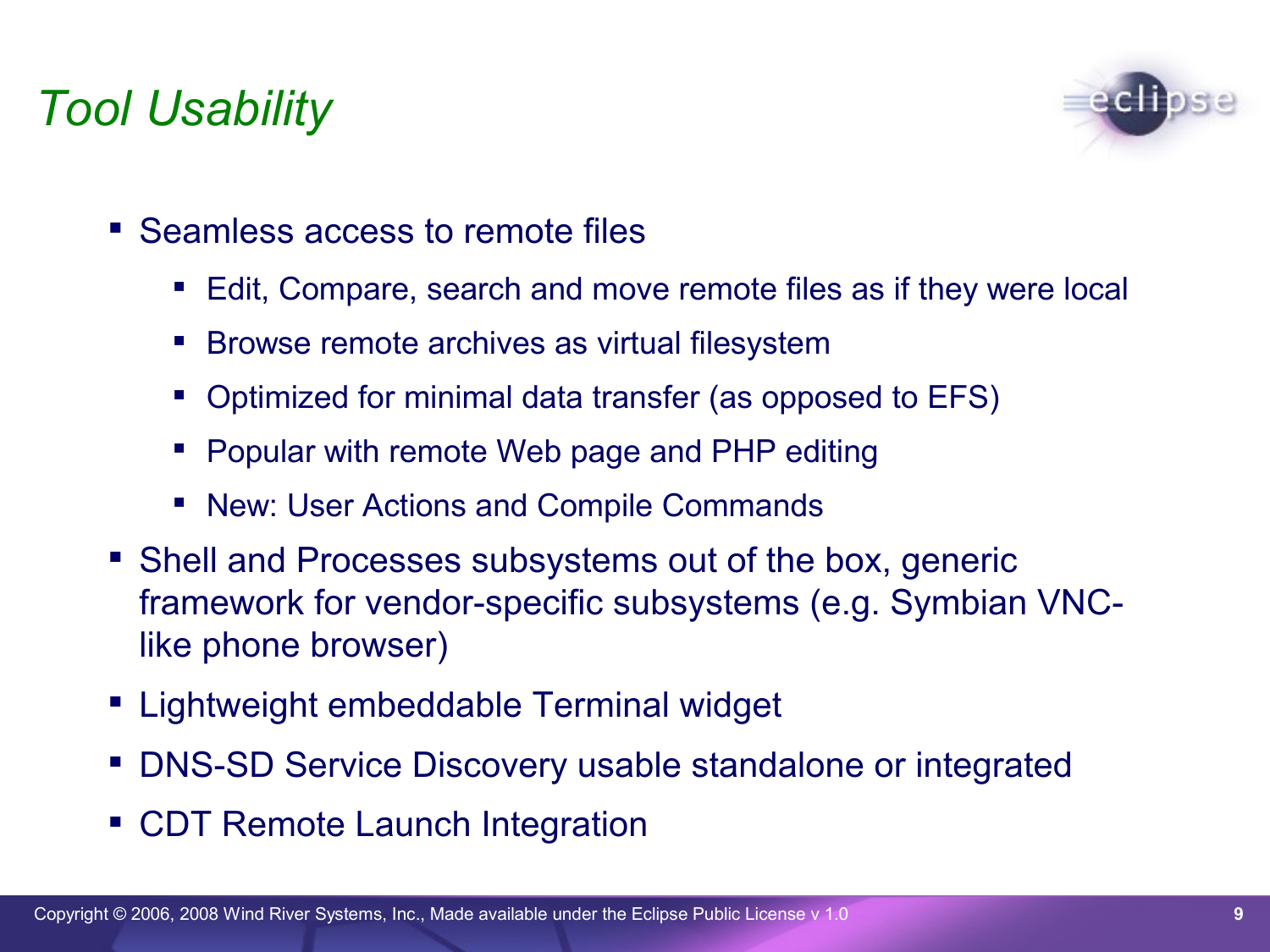# *Architectural Issues*



- Well-proven extensible subsystem / services concept
- Legacy code still not fully cleaned up
	- Need to make use of more modern functionality from the Platform
		- Platform "internal" access reduced for 3.0 but not yet fully removed
		- Need to make more UI / Non-UI separation for headless and RCP usage
	- XML SystemMessages for localization diminished in 3.0
- Need more Unit Tests
	- Hard to do for UI-heavy parts
- Overlaps with other projects Many remote access APIs
	- E.g. Remote File Service 5 APIs: Platform EFS, ECF fileshare, TPTP Agent File Interfaces, Platform/Team target API, RSE IFileService
	- Talking with all those projects; going to absorb Platform/Team WebDAV and synchronization support partially in Gsoc projects
	- Disconnected "Remote Development" effort at IBM / PTP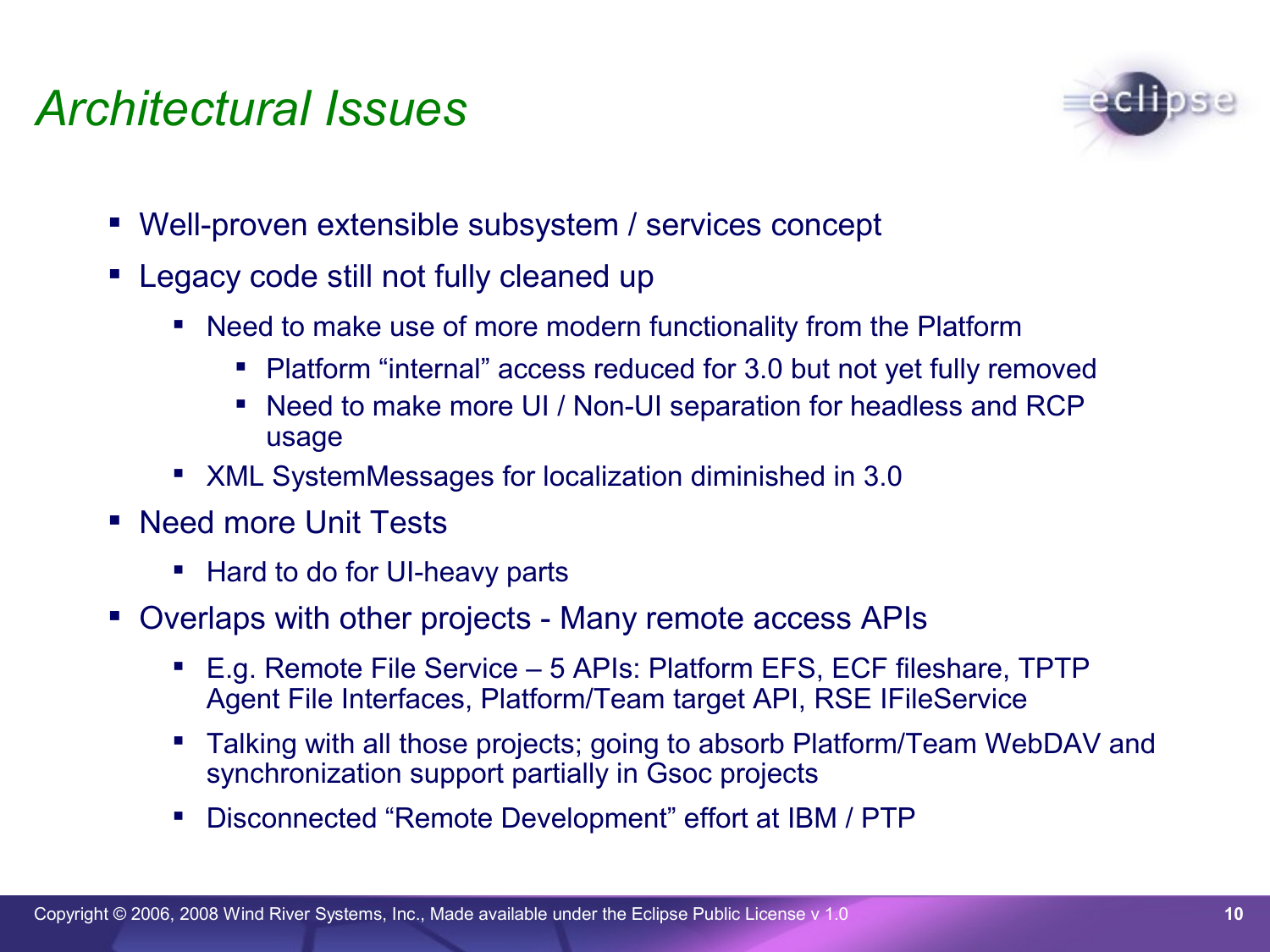# *End-of-life*



- No concepts or tools were abandoned in TM 3.0.
- **Some APIs were removed when equivalent functionality is** available from other APIs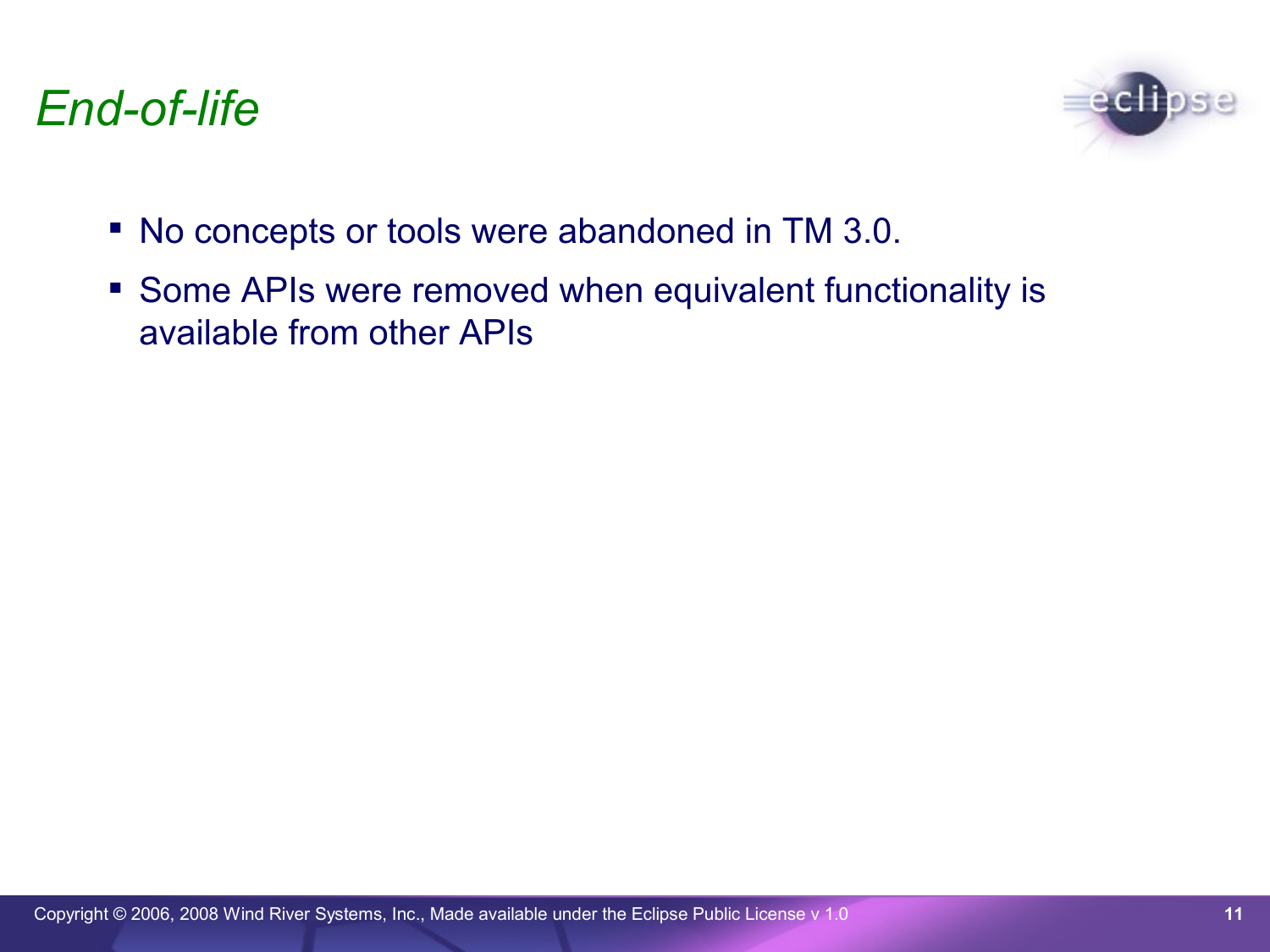

# *Bugzilla*

| TM 3.0 Bugs by TargetMilestone |                |    |                |                |  |  |   |                              |     |      |       |
|--------------------------------|----------------|----|----------------|----------------|--|--|---|------------------------------|-----|------|-------|
|                                | M <sub>3</sub> | M4 | M <sub>5</sub> | M <sub>6</sub> |  |  |   | M7 RC1 RC2 RC3 3.0 3.0 Total | --- | 3.0. | uture |
| blocker                        |                |    |                |                |  |  | ٠ |                              |     |      |       |
| critical                       |                |    |                |                |  |  |   |                              |     |      |       |
| maic                           |                |    |                |                |  |  |   | 36                           |     |      |       |

#### ■ Statistics as of 27-May-2008

Currently 441 issues fixed / 671 open (2.0: 572 fixed / 301 open)

normal 24 31 29 61 33 27 33 3 88 **305** 134 2 50 minor 6 4 3 3 4 7 8 1 31 60 40 . 39 trivial 2 2 4 2 3 5 1 . 7 **24** 8 . 4

ment 11 11 15 38 14 3 16 21 118 99 . 124 Total 44 56 55 111 58 52 65 5 148 **550** 298 2 218

- For actual reports, see the Bug Process page at [http://www.eclipse.org/dsdp/tm/development/bug\\_process.](http://www.eclipse.org/org/press-release/20070403embedded.php)[php](http://www.eclipsecon.org/2007/index.php?page=sub/&id=3651)
- **Release Exit Criteria**

enhance

0 Major or Critical Bugs, Release Test Pass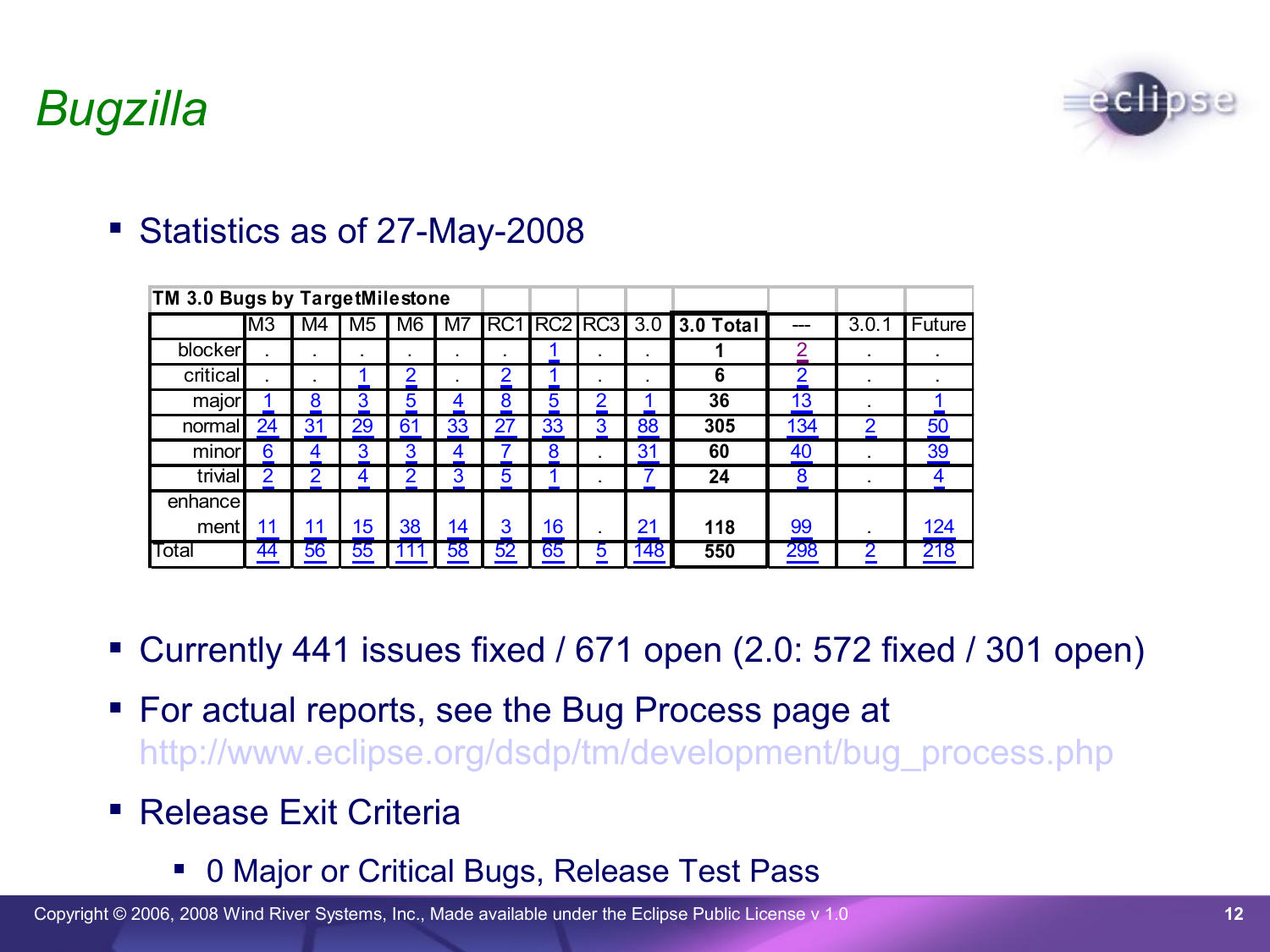# *Standards*



- $RFC 959 FTP$ 
	- Also supports RFC 1579 firewall-friendly FTP
	- Supported through Jakarta Commons/Net
	- **For details, see [http://jakarta.apache.org/commons/net/](http://live.eclipse.org/node/229)**
- **RFC 4251 ssh2** 
	- Also supports RFC 4252, 4253, 4254, 4256 (KI-authentication)
	- draft-ietf-secsh-filexfer-13 for sftp
	- **Supported through com.jcraft.jsch**
	- **For details, see [http://www.](http://wiki.eclipse.org/index.php/TM_Future_Planning)[jcraft](http://wiki.eclipse.org/index.php/TM_3.0_Testing)[.com/](http://www.eclipse.org/projects/project-plan.php?projectid=dsdp.tm)[jsch](http://wiki.eclipse.org/TM_Future_Planning)[/](http://www.eclipse.org/dsdp/tm/development/tm_project_plan_3_0.html)**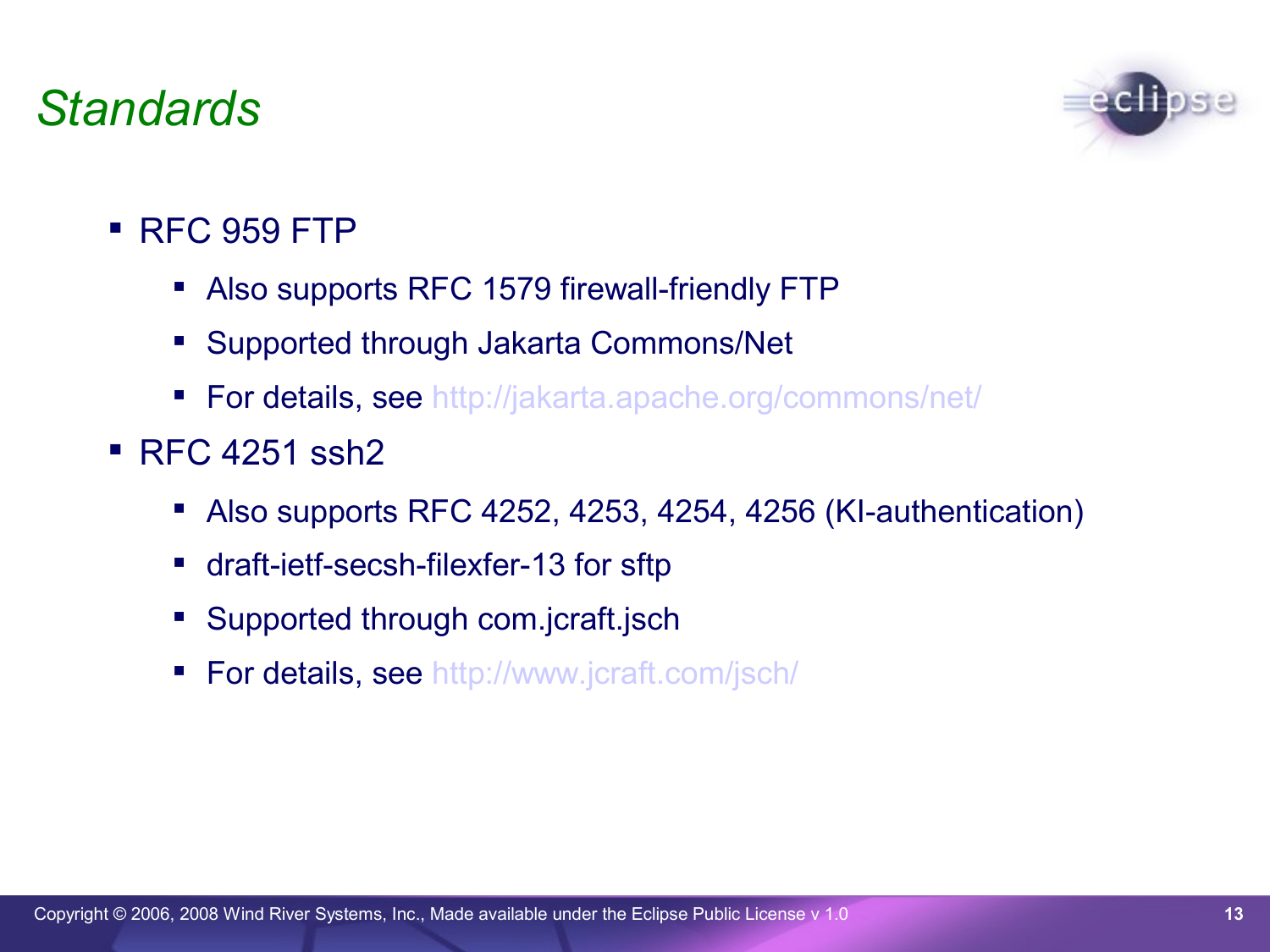# *UI Usability*



- Externalization and Accessibility guidelines followed
	- Keyboard accessibility of all items verified
	- **Menu items for special keys**
	- Messages marked up properly for screen readers
- All UI-visible Strings are externalized
- Externalization mostly through Eclipse NLS mechanism, partially through systemMessages.xml (diminished in 3.0)
- Localization will be done by IBM (for WebSphere), and Eclipse Babel project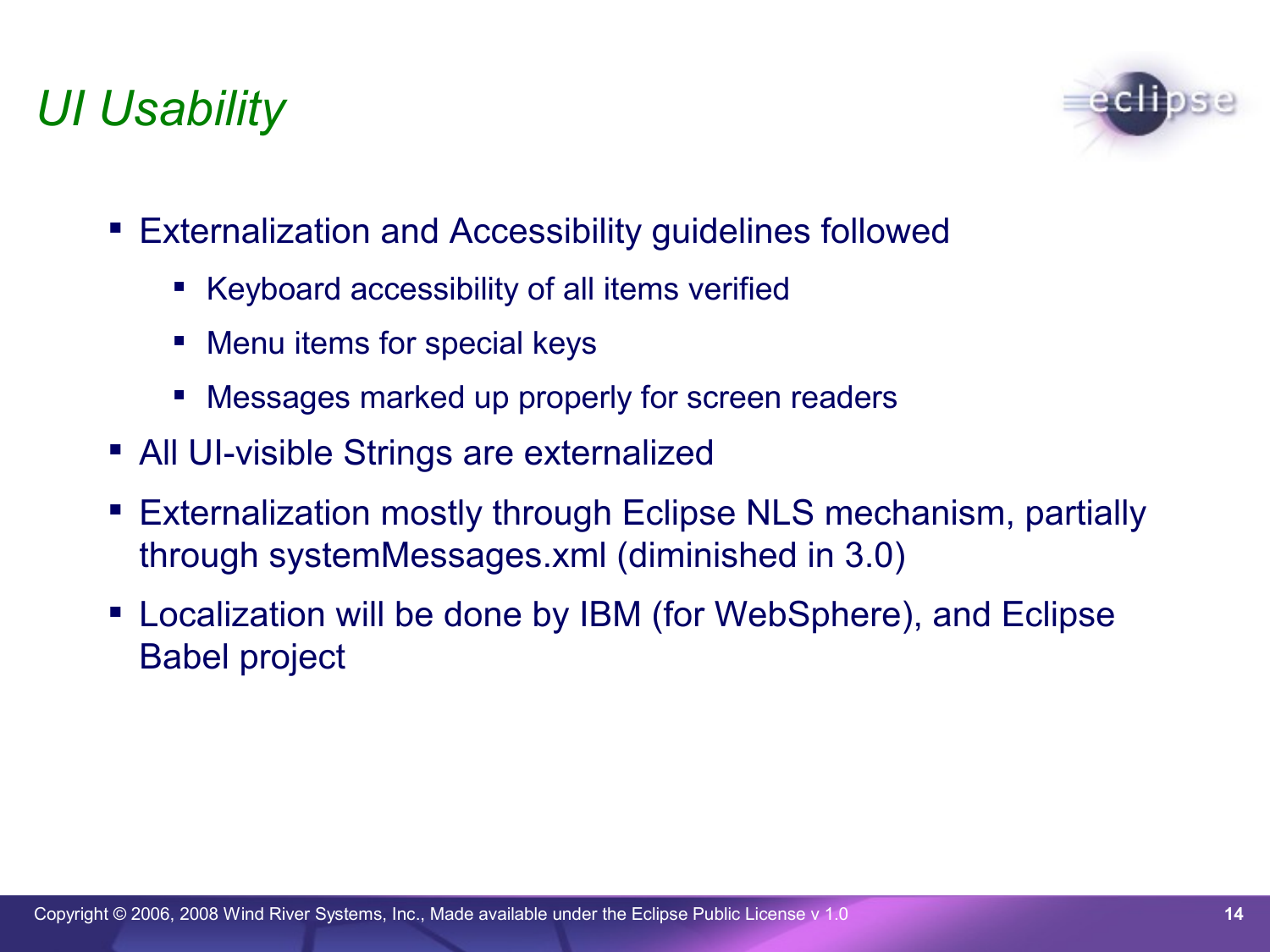# *Schedule*



- Original Planning document on the Wiki
- Original project plan posted 11-Oct-2007
	- Migrated to XML format on 27-May-2008
- All milestone dates were hit except M7
	- 1 week delay due to delay in Platform and CDT
	- Used extra time to finish API Review with API Tooling for the API Freeze
- Community Contributions integrated in time
- Focus on API and hi-priority issues: Many low-priority bugs deferred to TM 3.0.1 or Future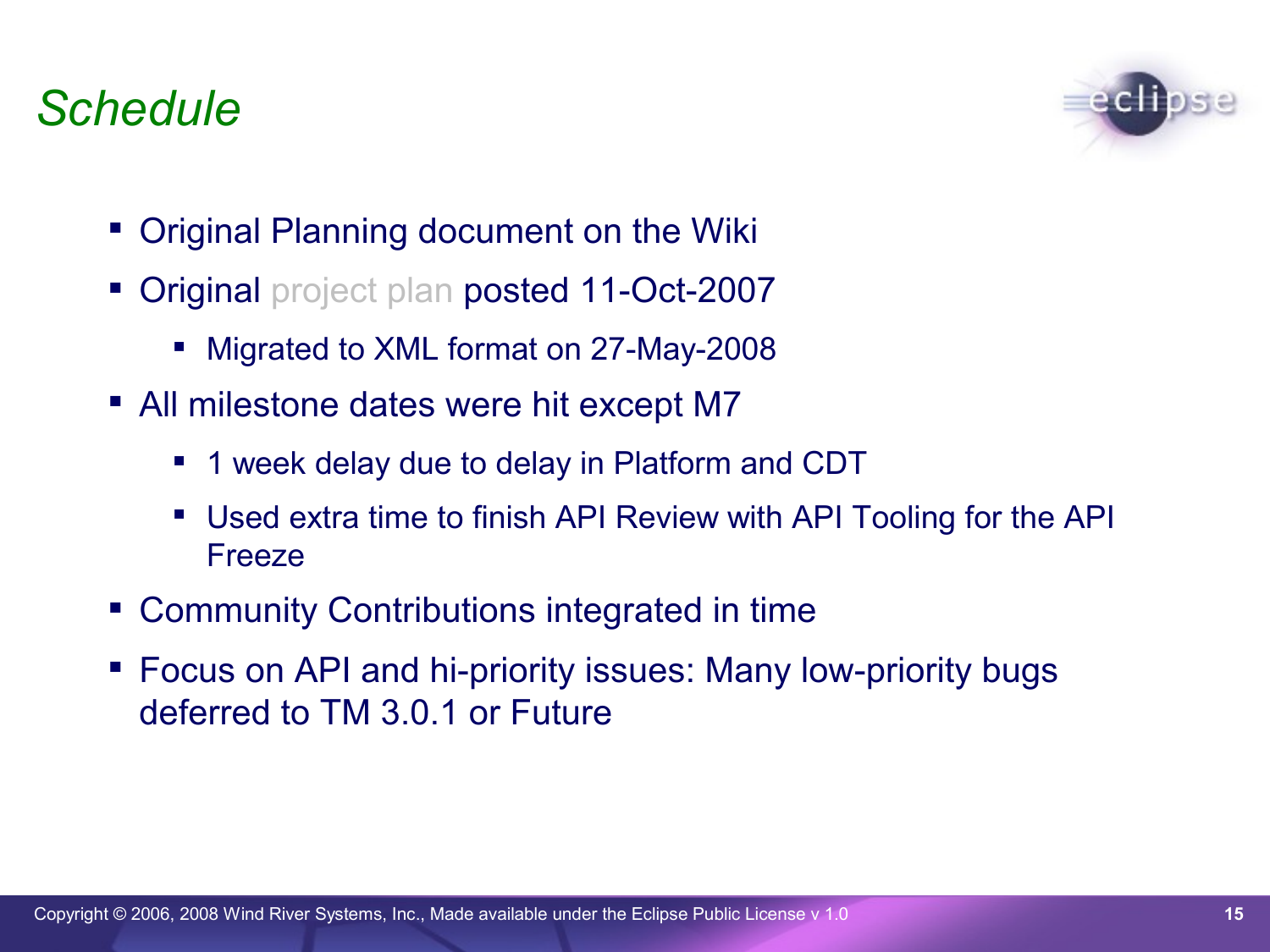### *Process*



- Strong focus on Open, Transparent Planning and Execution:
	- Collected [Use Cases](http://www.eclipse.org/projects/project-plan.php?projectid=dsdp.tm) available from the Web
	- Open Planning process, Features and Technical Working Groups maintained on Bugzilla, with "Overview" index entries on the [Wiki](http://wiki.eclipse.org/index.php/TM_3.0_Testing)
	- Made all communications public on the Mailing List, Regular phone conferences open to the public
- Committers: set up and documented guidelines for bug handling, due diligence, compiler warnings and code ownership
	- All linked from the Committer HOWTO on [http://www.eclipse.org/](http://www.eclipsecon.org/2008/?page=sub/&id=38)[dsdp](http://www.eclipsecon.org/summiteurope2007/index.php?page=detail/&id=21)[/tm/development/](http://wiki.eclipse.org/DSDP/TM/TCF_FAQ)
- Infrastructure: Automated nightly builds, CVS Changelog, Automated nightly infocenter update
	- Adopting Modeling Releng on dsdp.eclipse.org
- Planned and coordinated testing involving the greater community
	- **See** http://wiki.eclipse.org/index.php/TM\_3.0\_Testing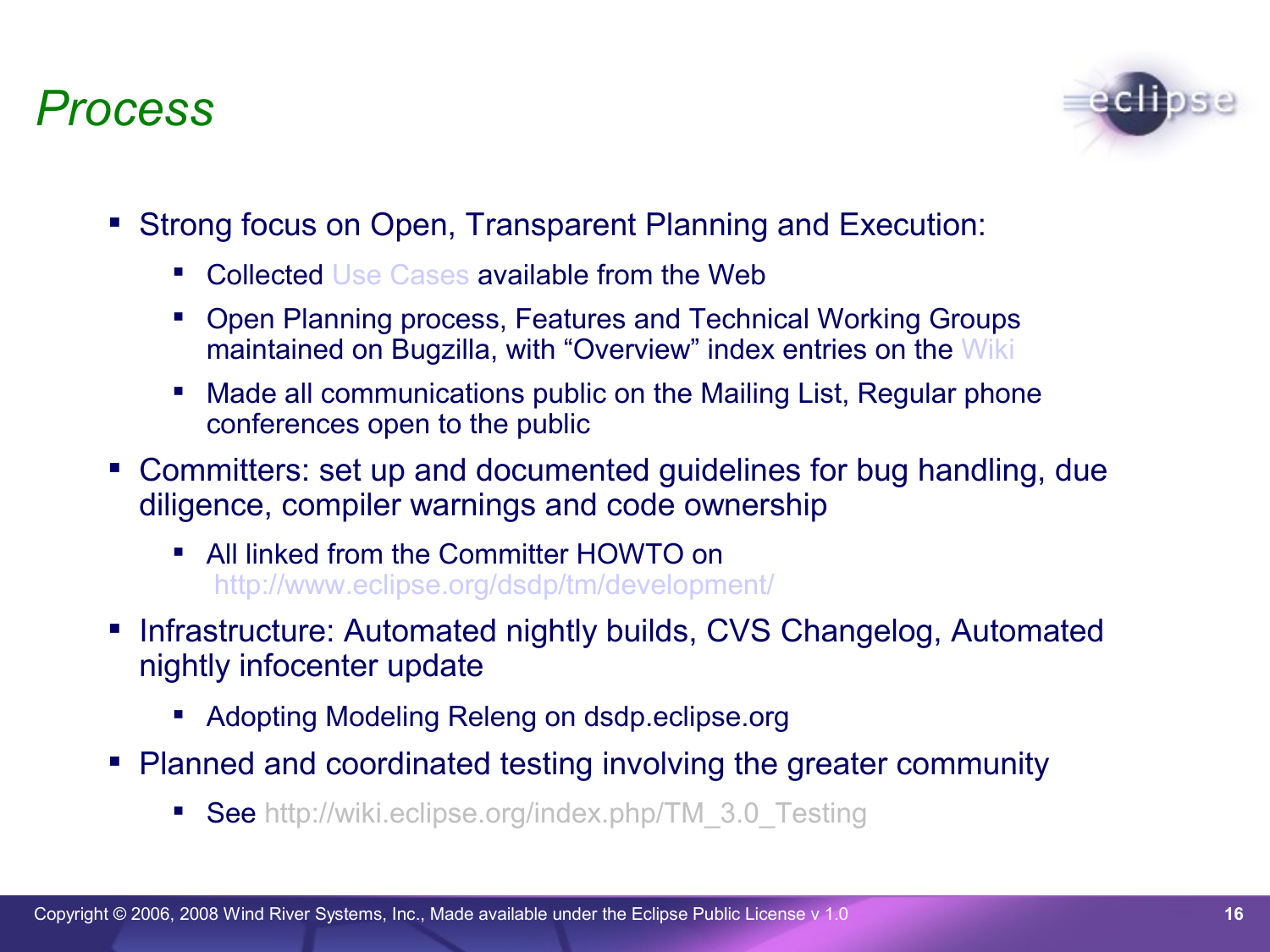# *Committers and Contributors*



- 11 committers from 3 organizations (WindRiver, IBM, ProSyst, private)
	- Was 8 committers in 2.0; 5 new committers won, 2 de-committerized
- Direct contributions from 23 other individuals (was 5 in 2.0)
- Active participation (tests) from many others
- Mailing list and Newsgroup participation from Accelerated Technology, ARM, Cisco, Ericsson, Intel, Freescale, QNX, TI and many others
- Monthly development calls, Weekly committer calls
	- Opportunity to review status
	- Developer/design discussions: committers work closely together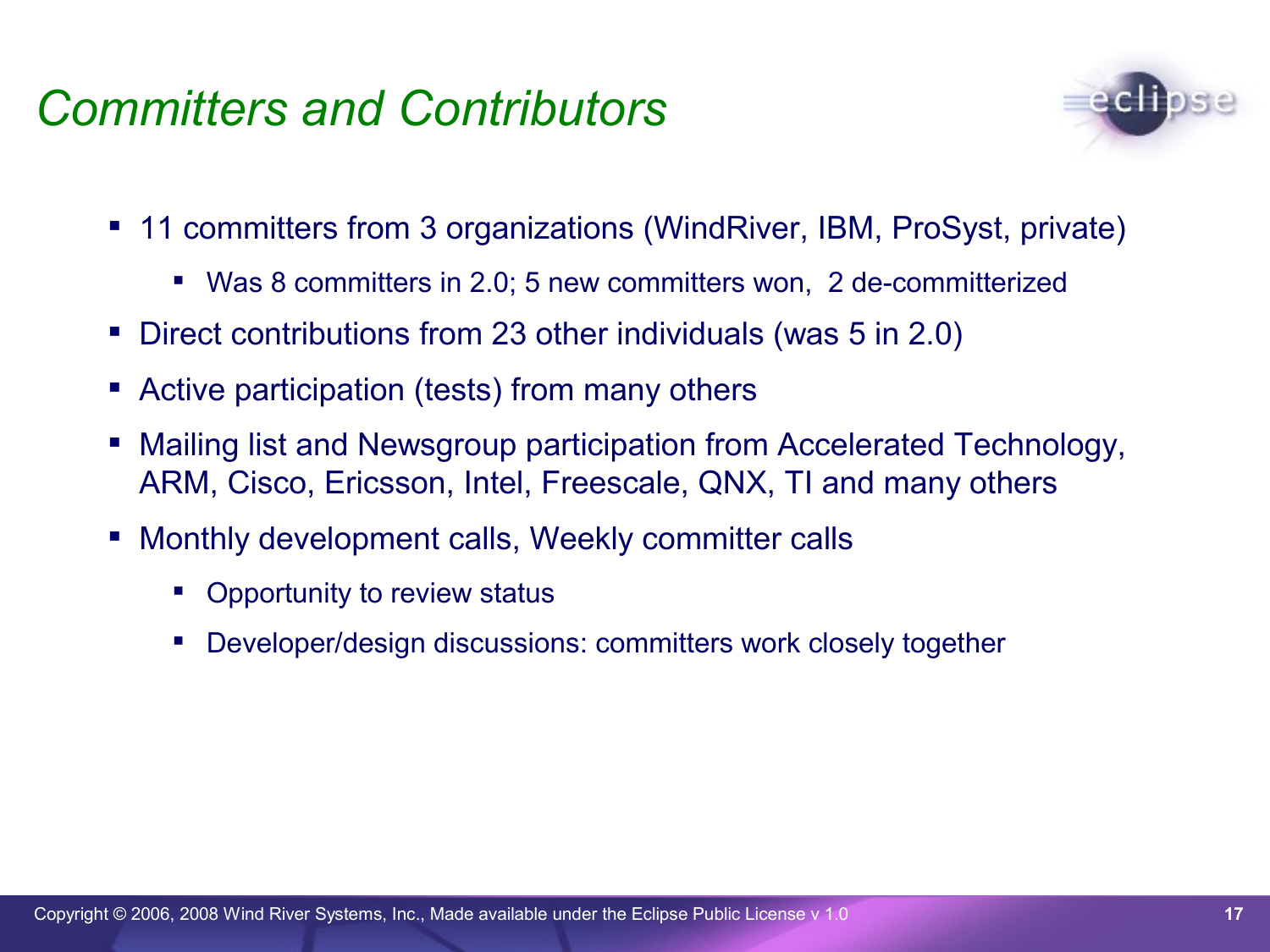# *Community*



- RSE "out of the box" is a useful tool for lots of people
	- Ssh, sftp, ftp file transfer; remote and local shell access
	- More and more development happens in "connected" environments
- Embedded is rapidly adopting Eclipse
	- Commercial Adoption according to a Survey by ACCESS, Ames DOE Lab, Atmel, Elastos, EMAC Inc, IBM, Festo Inc, Freescale, Montavista, QNX, Symbian, Tradescape, WindRiver
- Talks at EclipseCon 2007, 2008; EclipseSummit Europe 2006, 2007; Webinar
- Press activity as part of DSDP, individual articles in magazines
- A well-respected and known member of the Community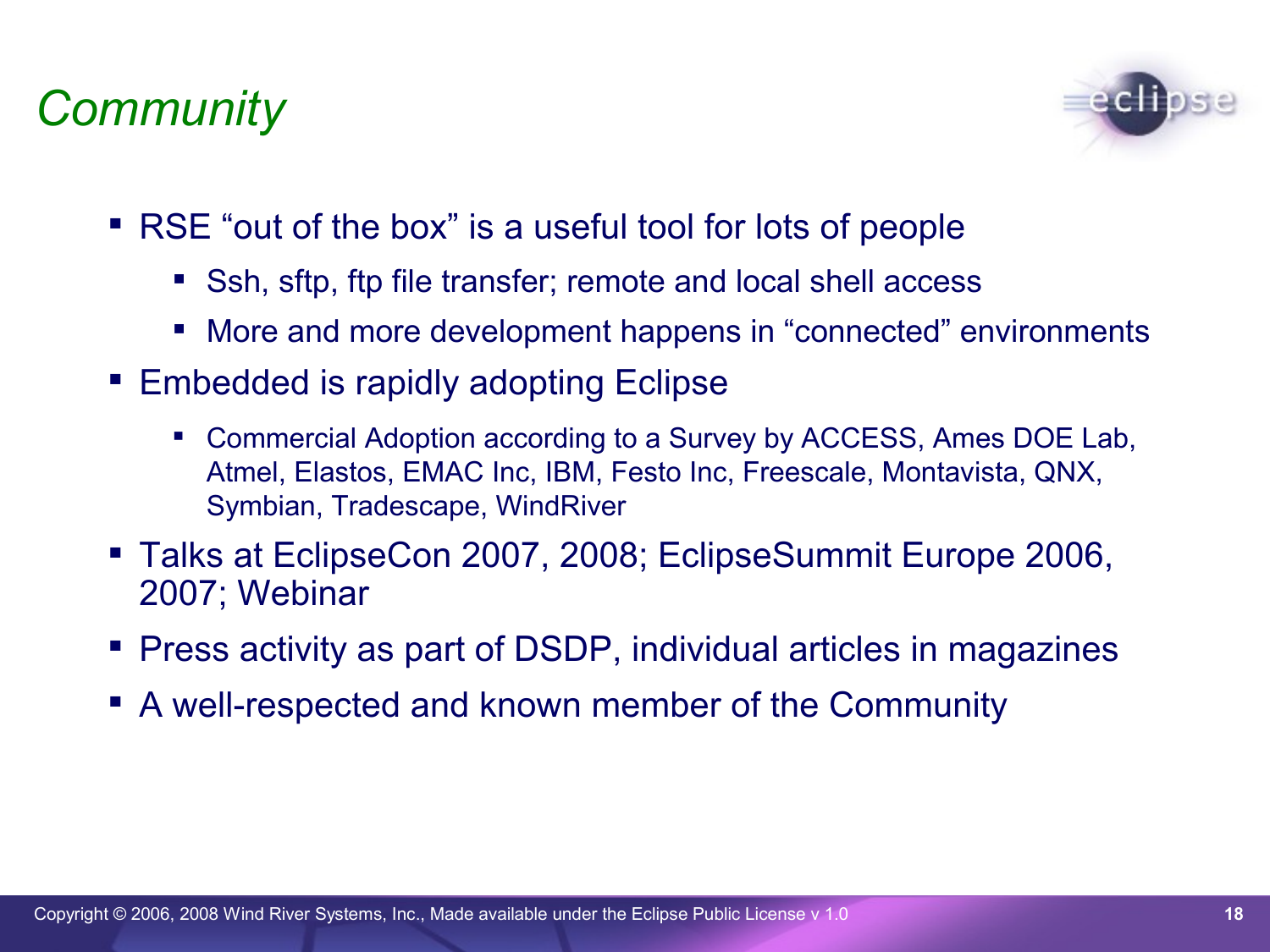# *Publications and Conference Talks*



- Publications and Conference Talks
	- TM Webinar, April 2007, http://live.eclipse.org/node/229
	- DSDP Drives Adoption of Eclipse in Embedded, April 2007, http://www.eclipse.org/org/press-release/20070403embedded.php
	- EclipseCon Tutorial, March 2007, http://www.eclipsecon.org/2007/index.php?page=sub/&id=3651
	- Eclipse Summit Europe, October 2007, http://www.eclipsecon.org/summiteurope2007/index.php?page=detail/&id=21
	- **EclipseCon Tutorial, March 2008,** http://www.eclipsecon.org/2008/?page=sub/&id=38
	- Eclipse Magazin (German), May 2008, 6-page project article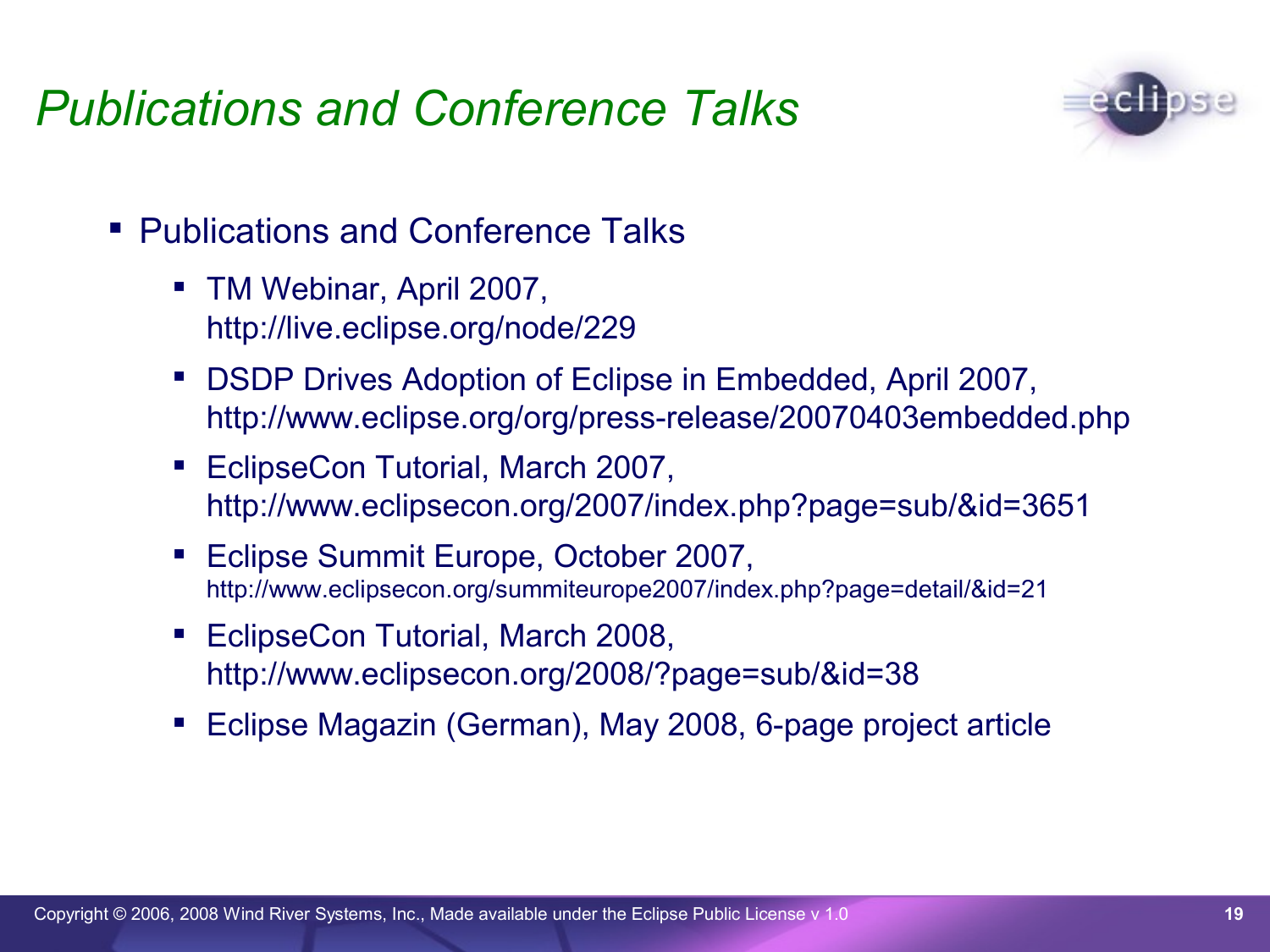# *IP Issues*



As per the Eclipse IP Policy, the project verifies that:

- ... the about files and use licenses are in place as per the Guidelines
- ... all contributions (code, documentation, images, etc) have been committed by individuals who are Members of the Foundation and are abiding by the Eclipse IP Policy (training through Committer HOWTO)
- ... all significant contributions have been reviewed by the Foundation's legal staff – even if written by committers prior to joining Eclipse
- **.... third-party libraries, have been documented in the release and** reviewed by the Foundation's legal staff
- **...** all contribution questionnaires have been completed
- ... the "provider" field of each plug-in is set to "Eclipse.org"
- ... the "copyright" field of each plug-in is set to the copyright owner
- ...there are no 3<sup>rd</sup> party logos or fonts to be licensed under the EPL
- See the IP Log at http://www.eclipse.org/dsdp/tm/development/tm-log.csv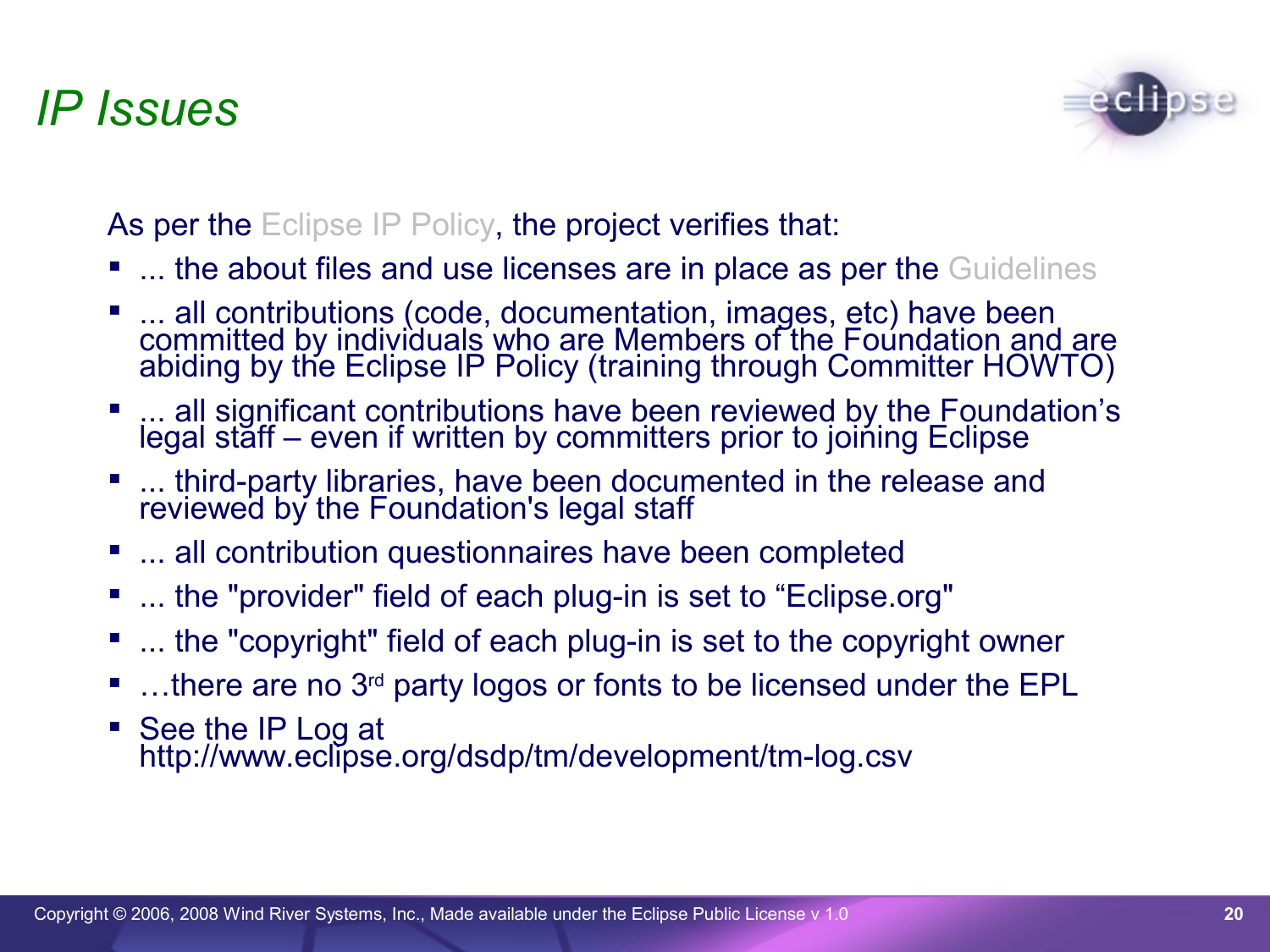### *Future Plans*



- Service Releases with the Ganymede train
	- TM 3.0.1 and 3.0.2
- Shooting for backward compatibility next year
	- **TM 3.1 release in June 09 to be backward compatible**
- A preliminary collection of potential plan items has been collected on the Wiki at http://wiki.eclipse.org/index.php/TM\_Future\_Planning
	- **•** Most likely items
		- TCF Component to exit incubation
		- Multicore better framework for multiple targets
		- Scaling Down Further componentization, becoming more RCP-aware and applicable for headless
		- Launch Action Framework in TM Core